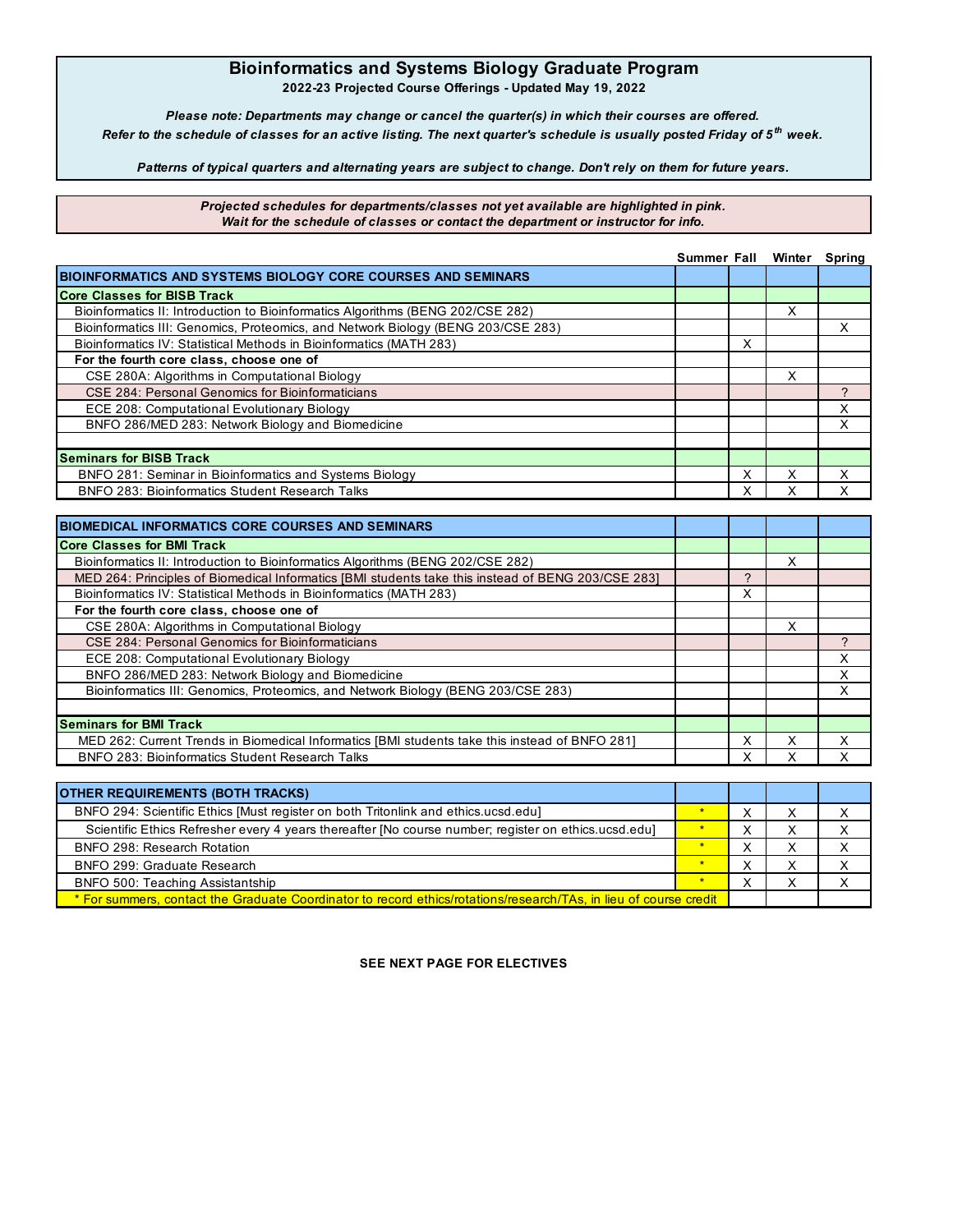|                                                                                                                         | Summer Fall     |                |                | Winter Spring  |
|-------------------------------------------------------------------------------------------------------------------------|-----------------|----------------|----------------|----------------|
| <b>BIOLOGY ELECTIVES</b>                                                                                                |                 |                |                |                |
| <b>Elective BIO-1: Biochemistry</b>                                                                                     |                 |                |                |                |
| BENG 230A: Biochemistry                                                                                                 |                 | X              |                |                |
| CHEM 209: Macromolecular Recognition                                                                                    |                 | X              |                |                |
| CHEM 213A: Structure of Biomolecules and Biomolecular Assemblies                                                        |                 | $\mathsf{X}$   |                |                |
| CHEM 213B: Biophysical Chemistry of Macromolecules                                                                      |                 |                | $\times$       |                |
| CHEM 216: Chemical Biology                                                                                              |                 | X              |                |                |
|                                                                                                                         |                 |                |                |                |
| <b>Elective BIO-2: Molecular Genetics</b>                                                                               |                 |                |                |                |
| <b>BICD 100: Genetics</b>                                                                                               | SU1,2           | X              | Χ              | X              |
| BGGN 206A: Concepts of Reasoning and Experimentation (CORE) I                                                           |                 | $\mathsf X$    |                |                |
| BGGN 220: Graduate Molecular Biology (4 units)                                                                          |                 | X              |                |                |
| BGGN 223: Graduate Genetics (4 units) [not listed 2022-23]                                                              |                 |                |                |                |
|                                                                                                                         |                 |                |                |                |
| <b>Elective BIO-3: Cell Biology</b>                                                                                     |                 |                |                |                |
| BICD 110: Cell Biology                                                                                                  | SU1,2           | $\times$       | X              | X              |
| BICD 130: Embryos, Genes, and Development [not listed 2022-23]                                                          |                 |                |                |                |
| BGGN 222: Graduate Cell Biology [Still on the books, possibly discontinued]                                             |                 |                |                |                |
| CHEM 221 / BGGN 230: Signal Transduction                                                                                |                 |                |                | X              |
|                                                                                                                         |                 |                |                |                |
| <b>COMPUTER SCIENCE/MATH/STATISTICS ELECTIVES</b>                                                                       |                 |                |                |                |
| <b>Elective CS-1: Algorithms</b>                                                                                        |                 |                |                |                |
| CSE 101: Design and Analysis of Algorithms                                                                              | SU <sub>2</sub> | X              | X              | X              |
| CSE 200: Computability and Complexity [not listed for 2022-23]                                                          |                 |                |                |                |
| CSE 202: Algorithm Design and Analysis                                                                                  |                 | X              | X              |                |
| CSE 280A: Algorithms in Computational Biology [Also a core option; may not be used as both core and elective]           |                 |                | X              |                |
| Bioinformatics III: Genomics, Proteomics, and Network Biology (BENG 203/CSE 283) [Core for BISB, Elective CS-1 for BMI] |                 |                |                | X              |
| MATH 261A: Probabilistic Combinatorics and Algorithms [Offered odd years in fall]                                       |                 | <b>FA23</b>    |                |                |
|                                                                                                                         |                 |                |                |                |
| <b>Elective CS-2: Machine Learning and Data Mining</b>                                                                  |                 |                |                |                |
| CSE 250A: Principles of Artificial Intelligence: Probabilistic Reasoning and Learning                                   |                 | X              |                |                |
| CSE 251A. Principles of Machine Learning: Learning Algorithms [renumbered from CSE 250B]                                |                 |                | X              |                |
| CSE 251B. Principles of Machine Learning: Neural Networks for Pattern Recognition [renumbered from CSE 253]             |                 |                | X              |                |
| CSE 255: Data Mining and Predictive Analytics [not listed for 2022-23]                                                  |                 |                |                |                |
| CSE 258: Recommender Systems and Web Mining                                                                             |                 | $\overline{X}$ |                |                |
| ECE 208: Computational Evolutionary Biology [Also a core option; may not be used as both core and elective]             |                 |                |                | X              |
|                                                                                                                         |                 |                |                |                |
| <b>Elective CS-3: Mathematics and Statistics</b>                                                                        |                 |                |                |                |
| MATH 274: Numerical Methods for Physical Modeling                                                                       |                 | Χ              |                |                |
| MATH 280A: Probability Theory                                                                                           |                 | X              |                |                |
| MATH 281A: Mathematical Statistics                                                                                      |                 | X              |                |                |
| MATH 281B: Mathematical Statistics                                                                                      |                 |                | х              |                |
| <b>MATH 281C: Mathematical Statistics</b>                                                                               |                 |                |                | X              |
| MATH 284: Survival Analysis [not listed 2022-23]                                                                        |                 |                |                |                |
| PHYS 210A: Equilibrium Statistical Mechanics (5 units)                                                                  |                 |                |                | X.             |
| PHYS 210B: Nonequilibrium Statistical Mechanics                                                                         |                 | Х              |                |                |
|                                                                                                                         |                 |                |                |                |
| <b>SYSTEMS BIOLOGY ELECTIVES</b>                                                                                        |                 |                |                |                |
| <b>Elective SB-1: Biological Systems</b>                                                                                |                 |                |                |                |
| BENG 211: Systems Biology and Bioengineering I: Biological Components                                                   |                 | X              |                |                |
| BENG 212: Systems Biology and Bioengineering II: Large-Scale Data Analysis                                              |                 |                | $\overline{?}$ |                |
| BENG 227: Transport Phenomena in Living Systems                                                                         |                 |                |                | $\overline{?}$ |
| BNFO 286/MED 283: Network Biology and Biomedicine [Also a core option; may not be used as both core and elective]       |                 |                |                | X              |
|                                                                                                                         |                 |                |                |                |
|                                                                                                                         |                 |                |                |                |
| <b>Elective SB-2: Kinetic Modeling</b>                                                                                  |                 |                |                |                |
| BENG 125: Modeling and Computation in Bioengineering                                                                    |                 |                |                | $\mathsf{X}$   |
| BNFO 284: Nonlinear Dynamics in Quantitative Biology [Not offered this year. Instructor may replace it                  |                 |                |                |                |
| with a new course in the future, date not yet known.]                                                                   |                 |                |                |                |
| PHYS 276: Quantitative Molecular Biology                                                                                |                 |                | X              |                |
| CHEM 220: Regulatory Circuits in Cells                                                                                  |                 |                |                |                |